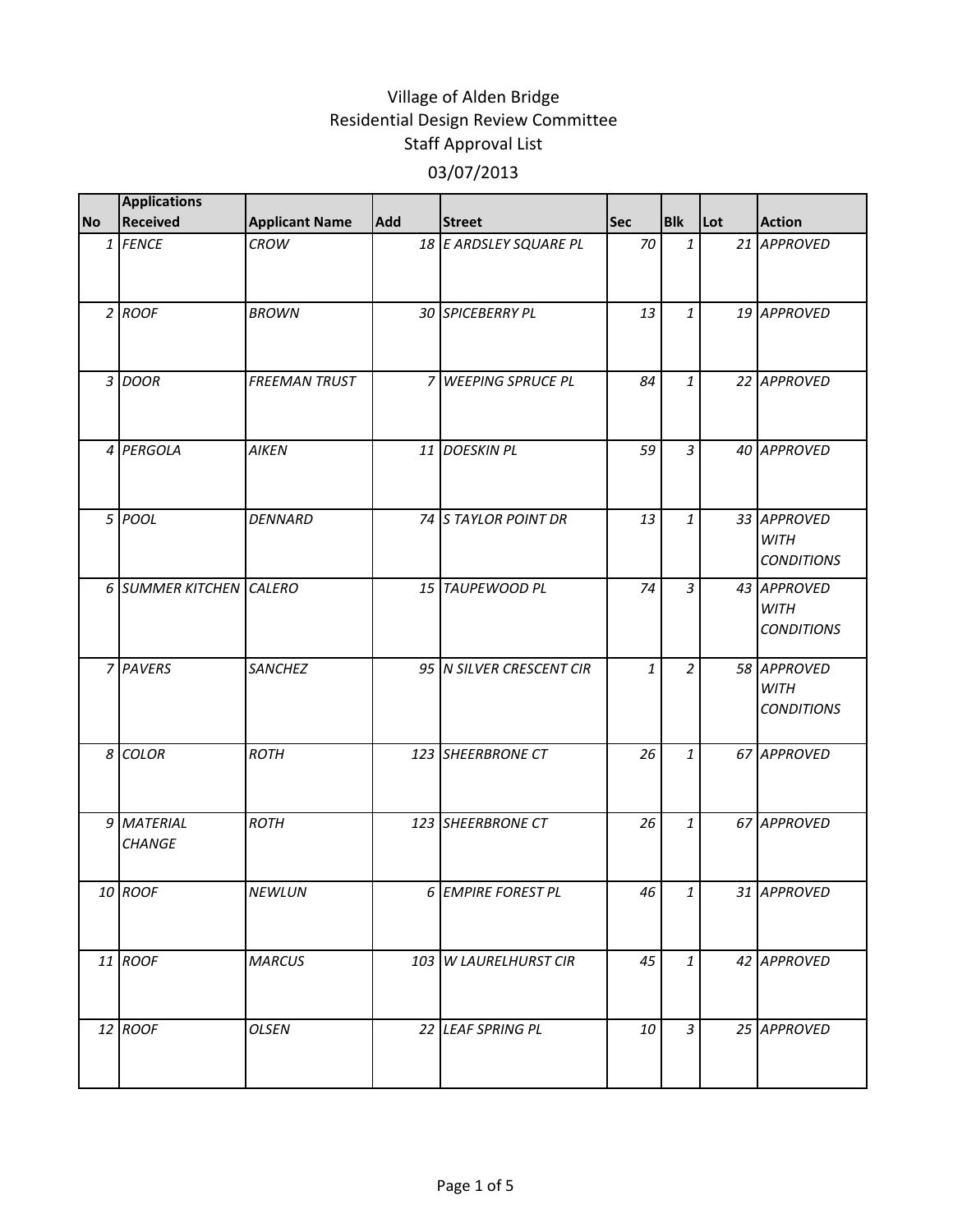|           | <b>Applications</b> |                       |     |                        |            |                |     |                                                 |
|-----------|---------------------|-----------------------|-----|------------------------|------------|----------------|-----|-------------------------------------------------|
| <b>No</b> | Received            | <b>Applicant Name</b> | Add | <b>Street</b>          | <b>Sec</b> | <b>Blk</b>     | Lot | <b>Action</b>                                   |
|           | 13 FENCE            | <b>MATHIS</b>         |     | 90 E SLATESTONE CIR    | 50         | $\overline{2}$ |     | 14 APPROVED                                     |
|           | 14 GAZEBO           | <b>STEHLE</b>         |     | 78 CAMBER PINE PL      | 61         | $\mathbf{1}$   |     | 31 APPROVED                                     |
|           | 15 WOOD DECK        | <b>STEHLE</b>         |     | 78 CAMBER PINE PL      | 61         | $\mathbf{1}$   |     | 31 APPROVED                                     |
|           | 16 PAVERS           | <b>STEHLE</b>         |     | 78 CAMBER PINE PL      | 61         | $\mathbf{1}$   |     | 31 APPROVED                                     |
|           | 17 WINDOWS          | <b>BARTON</b>         |     | 26 E SUNDANCE CIR      | 59         | $\overline{4}$ |     | 25 APPROVED                                     |
|           | 18 TREE REMOVAL     | <b>BELL</b>           |     | 75 MUSGROVE PL         | 78         | $\mathbf{1}$   |     | 47 APPROVED<br><b>WITH</b><br><b>CONDITIONS</b> |
|           | 19 WOOD DECK        | <b>HALE</b>           |     | 38 E STEDHILL LOOP     | 99         | $\mathbf{1}$   |     | 54 APPROVED                                     |
|           | 20 STORAGE SHED     | <b>BULCROFT</b>       |     | 75 S MILLPORT CIR      | 40         | $\mathbf{1}$   |     | 58 APPROVED                                     |
|           | $21$ PATIO          | KALTWASSER            |     | 7 YARROW CT            | 52         | $\mathbf{1}$   |     | 42 APPROVED                                     |
|           | 22 ROOF             | <b>SCOTT</b>          |     | 19 DOVEWING PL         | 6          | $\mathbf{1}$   |     | 29 APPROVED                                     |
|           | 23 FENCE            | <b>FORTIN</b>         |     | 63 E STERLING POND CIR | 3          | $\mathbf{1}$   |     | 16 APPROVED<br><b>WITH</b><br><b>CONDITIONS</b> |
|           | 24 ROOF             | <b>BILLITER</b>       |     | 118 W ELM CRESCENT     | 4          | 1              |     | 21 APPROVED                                     |
|           | 25 COLOR            | <b>FRASER</b>         |     | 62 E RUSSET GROVE CIR  | 75         | $\mathbf{1}$   |     | 51 APPROVED                                     |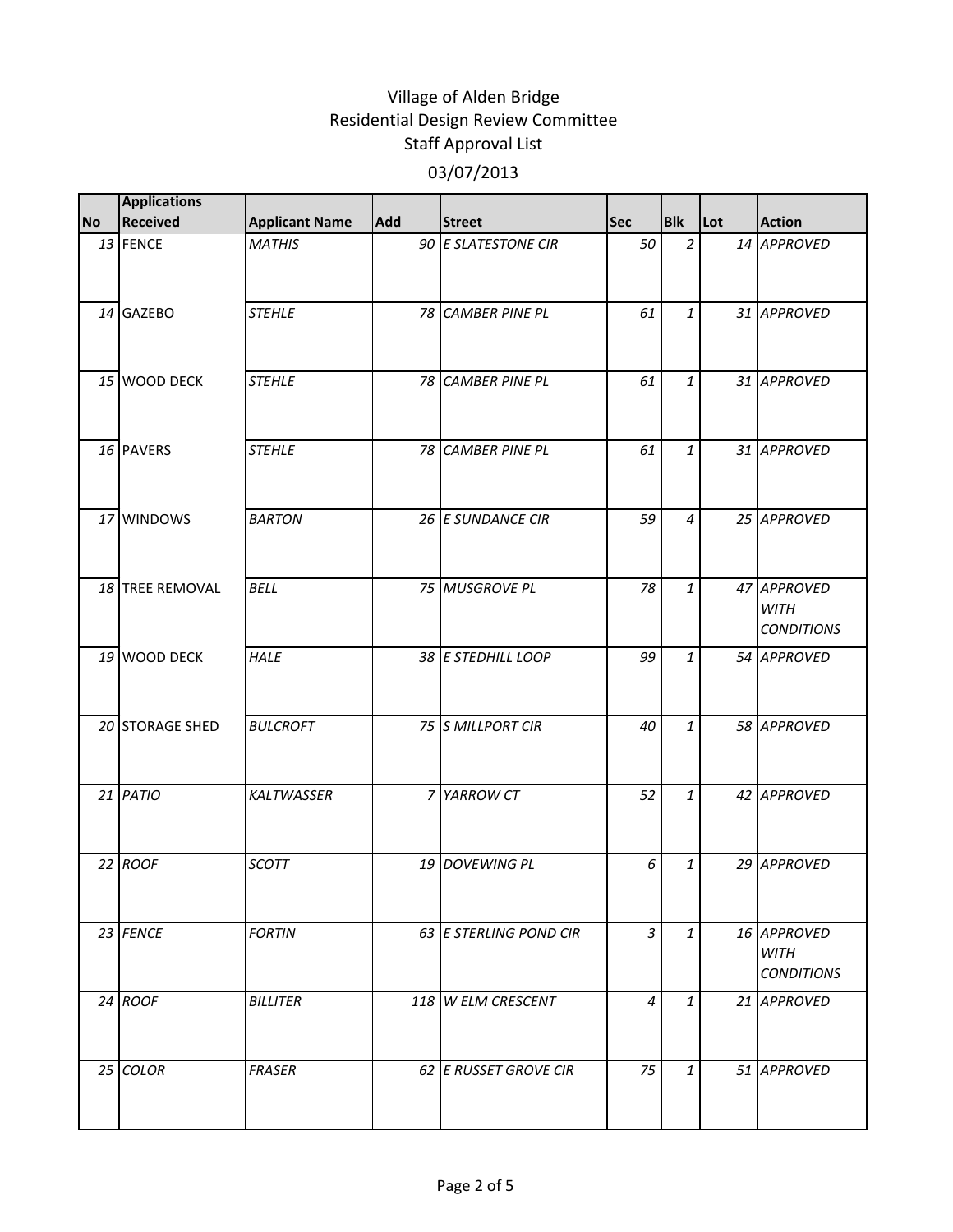|           | <b>Applications</b> |                                         |            |                          |            |                |     |                                                |
|-----------|---------------------|-----------------------------------------|------------|--------------------------|------------|----------------|-----|------------------------------------------------|
| <b>No</b> | <b>Received</b>     | <b>Applicant Name</b>                   | <b>Add</b> | <b>Street</b>            | <b>Sec</b> | <b>Blk</b>     | Lot | <b>Action</b>                                  |
|           | 26 ROOF             | <b>FRYER</b>                            |            | 22 S LACE ARBOR DR       | 10         | $\mathfrak{Z}$ |     | 46 APPROVED                                    |
|           | 27 STORAGE SHED     | <b>CASTILLE</b>                         |            | 14 SENECA PL             | 59         | $\overline{4}$ |     | 28 APPROVED                                    |
|           | 28 ROOF             | <b>BROWN</b>                            |            | 19 S LACE ARBOR DR       | 10         | $\overline{2}$ |     | 13 APPROVED                                    |
|           | 29 FENCE            | <b>ROZNOVSKY</b>                        |            | 5 OLD RIVER PL           | 34         | $\overline{2}$ |     | 9 APPROVED                                     |
|           | 30 FENCE            | <b>JACOBSON</b>                         |            | 10 CYPRESS LAKE PL       | 22         | $\mathbf{1}$   |     | 6 APPROVED                                     |
|           | 31 FENCE            | <b>JBS</b><br>MANAGEMENT<br><b>CORP</b> |            | 129 W ELM CRESCENT       | 4          | $\overline{2}$ |     | 9 APPROVED                                     |
|           | 32 WINDOWS          | <b>CASSIDY</b>                          |            | 15 SENTINEL PL           | 4          | $\overline{a}$ |     | 17 APPROVED                                    |
|           | 33 DOOR             | <b>CASSIDY</b>                          |            | 15 SENTINEL PL           | 4          | $\overline{2}$ |     | 17 APPROVED                                    |
|           | 34 FOUNTAIN         | SANCHEZ                                 |            | 95 N SILVER CRESCENT CIR | 1          | $\overline{a}$ |     | 58 APPROVED                                    |
|           | 35 POND             | <b>SANCHEZ</b>                          |            | 95 N SILVER CRESCENT CIR | 1          | $\overline{a}$ |     | 58 APPROVED                                    |
|           | 36 BRIDGE           | <b>DRAKE</b>                            |            | 30 E SIENNA PL           | 30         | $\mathbf{1}$   |     | 17 APPROVED                                    |
|           | 37 POOL             | <b>MOLINE</b>                           |            | 115 S PLUM CREST CIR     | 64         | $\overline{a}$ |     | 1 APPROVED<br><b>WITH</b><br><b>CONDITIONS</b> |
|           | 38 PLAY STRUCTURE   | VANCE                                   |            | 51 CHELSEA BRIDGE CT     | 54         | $\overline{2}$ |     | 10 APPROVED                                    |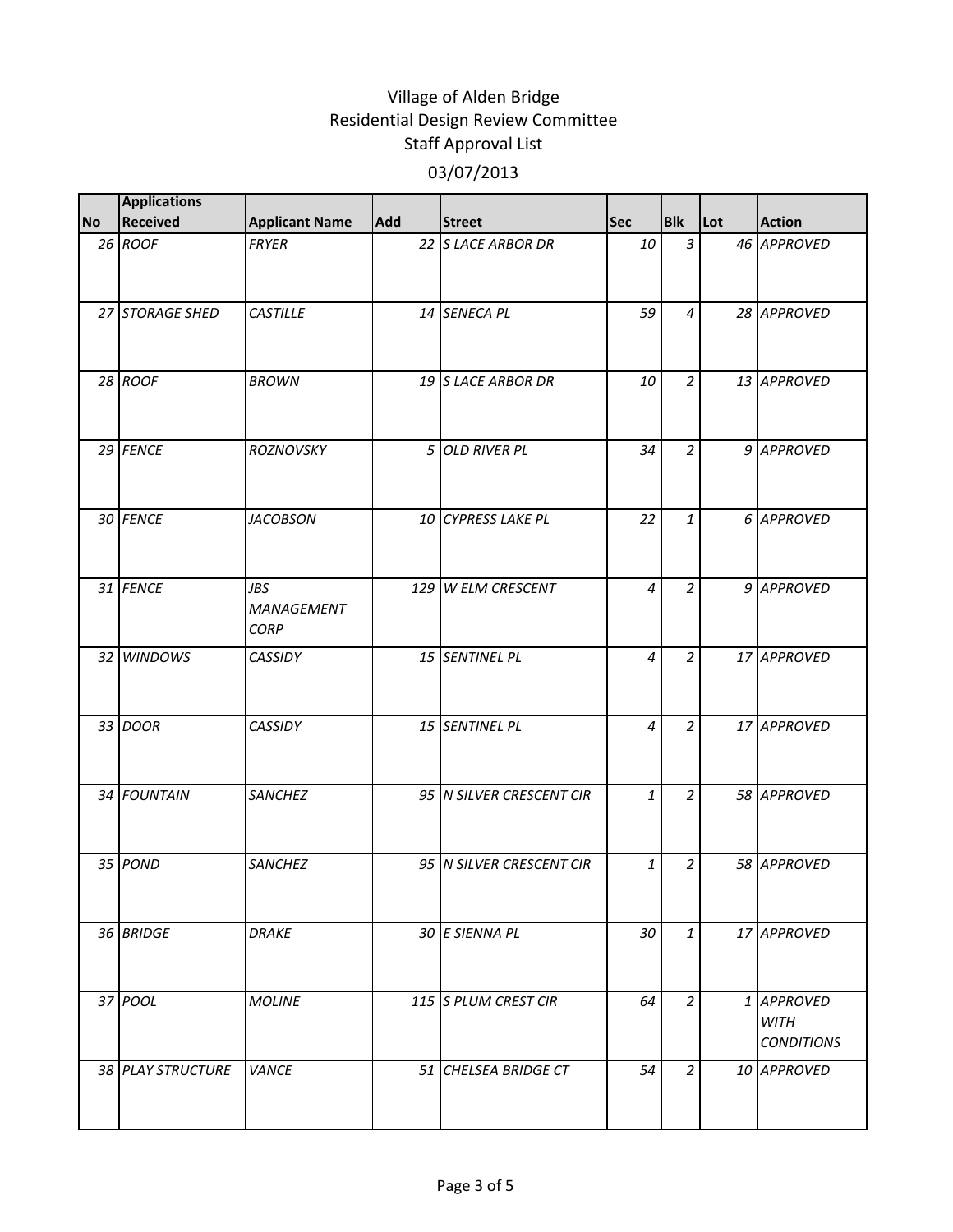|           | <b>Applications</b>         |                       |     |                        |            |                |     |                                                 |
|-----------|-----------------------------|-----------------------|-----|------------------------|------------|----------------|-----|-------------------------------------------------|
| <b>No</b> | <b>Received</b>             | <b>Applicant Name</b> | Add | <b>Street</b>          | <b>Sec</b> | <b>Blk</b>     | Lot | <b>Action</b>                                   |
|           | 39 COLOR                    | <b>REDDING</b>        |     | 67 N WINTERPORT CIR    | 5          | $\overline{a}$ |     | 20 APPROVED                                     |
|           | 40 SUMMER KITCHEN LADENHEIM |                       |     | 6 PLEASANT BEND DR     | 23         | $\overline{a}$ |     | 18 APPROVED<br><b>WITH</b><br><b>CONDITIONS</b> |
|           | 41 PATIO                    | <b>WATSON</b>         |     | 11 VALLEYBROOK PL      | 58         | $\mathbf{1}$   |     | 28 APPROVED                                     |
|           | 42 SUMMER KITCHEN WATSON    |                       |     | 11 VALLEYBROOK PL      | 58         | 1              |     | 28 APPROVED<br><b>WITH</b><br><b>CONDITIONS</b> |
|           | 43 PATIO COVER              | <b>WATSON</b>         |     | 11 VALLEYBROOK PL      | 58         | $\mathbf{1}$   |     | 28 APPROVED<br><b>WITH</b><br><b>CONDITIONS</b> |
|           | 44 PATIO                    | <b>MILLER</b>         |     | 139 N BETHANY BEND CIR | 36         | 3              |     | 39 APPROVED                                     |
|           | 45 FIREPIT                  | <b>MILLER</b>         |     | 139 N BETHANY BEND CIR | 36         | $\overline{3}$ |     | 39 APPROVED<br><b>WITH</b><br><b>CONDITIONS</b> |
|           | 46 SUMMER KITCHEN MILLER    |                       |     | 139 N BETHANY BEND CIR | 36         | $\overline{3}$ |     | 39 APPROVED<br><b>WITH</b><br><b>CONDITIONS</b> |
|           | 47 PATIO COVER              | <b>MILLER</b>         |     | 139 N BETHANY BEND CIR | 36         | $\overline{3}$ |     | 39 APPROVED<br><b>WITH</b><br><b>CONDITIONS</b> |
|           | 48 STORAGE SHED             | <b>DUPUIS</b>         |     | 51 N MANORCLIFF PL     | 63         | $\overline{a}$ |     | 48 APPROVED<br><b>WITH</b><br><b>CONDITIONS</b> |
|           | 49 ROOF                     | <b>TURNER</b>         |     | 7 VERDANT VALLEY PL    | 23         | $\mathbf{1}$   |     | 31 APPROVED                                     |
|           | 50 PATIO COVER              | <b>RABALAIS</b>       |     | 83 N LINTON RIDGE CIR  | 34         | $\mathfrak{Z}$ |     | 12 APPROVED<br><b>WITH</b><br><b>CONDITIONS</b> |
|           | 51 TREE REMOVAL             | <b>MORRIS</b>         |     | 126 N TAYLOR POINT DR  | 13         | $\mathbf{1}$   |     | 46 APPROVED                                     |